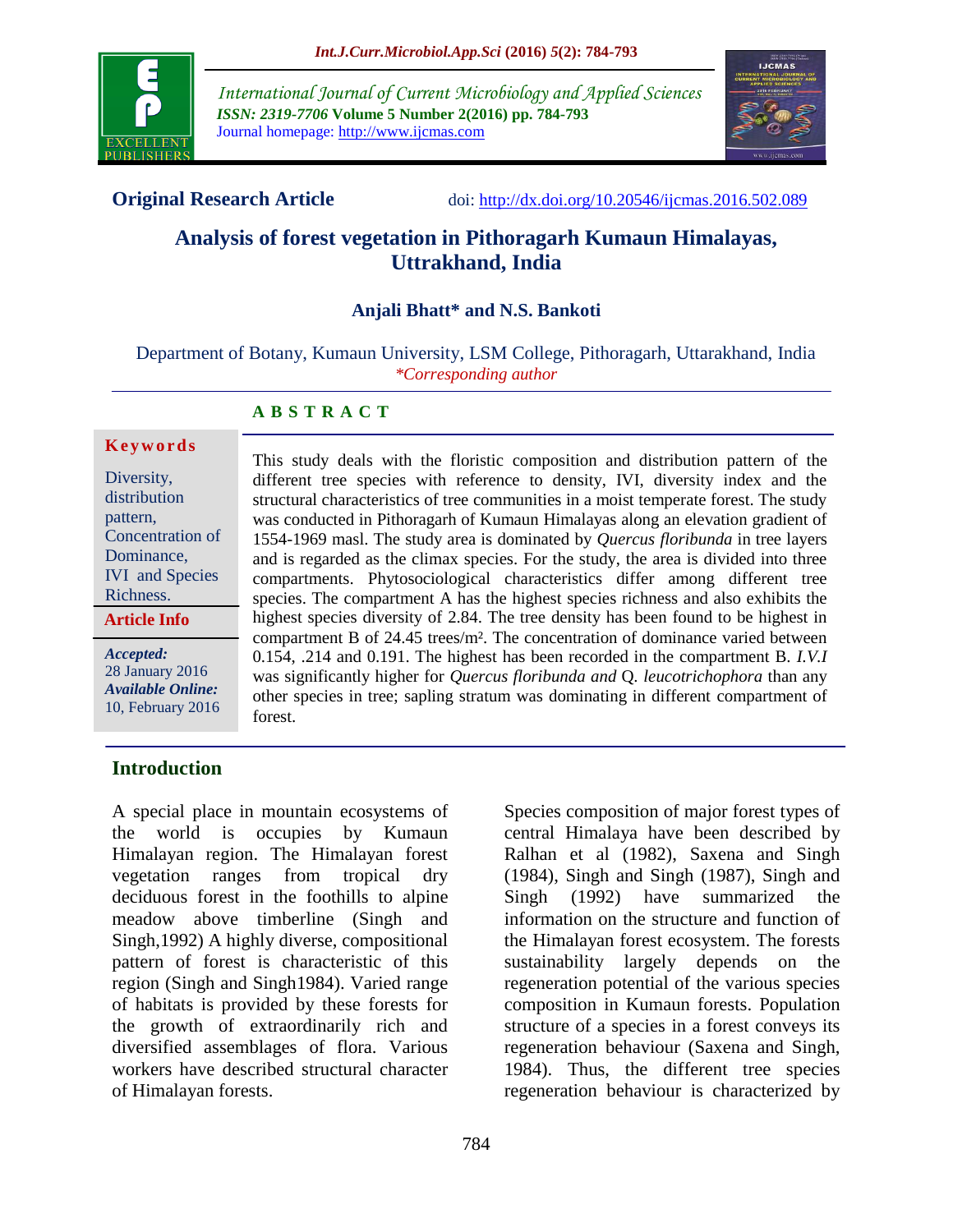their population structure which largely depends upon the adequate number of their seedling, sapling and different girth classes. The present study was carried out to analyses the forest vegetation (woody components) in relation to an elevation gradient and aspects and impact assessment of biotic disturbances on vegetation structure, composition, diversity, species richness and regeneration potential in Badoli forests of Pithoragarh.

## **Materials and Methods**

## **Study Site**

The study site "Badoli forest" is located at a distance of app. 10km from the main town of Pithoragarh, Pithoragarh district, in Kumaun region of central Himalayas. Of the total forest area of Pithoragarh district, which are about 83,710.3 ha, of which 12.437 hectare is covered by Badoli forest. The forest extends from the base of Badoli village (1554m altitude) to the top of the (1969m) altitude. The Badoli forest is located between 29°31<sup>1</sup>55.5<sup>II</sup> N latitude and  $80^{\circ}13.36.4^{\text{m}}$  E longitude. For the detailed study of tree layer composition and other vegetation parameters, the area was divided into three compartments with varying degree of disturbance were selected in this forest. These three sites are located at different altitudinal range and dominated by *Q. leucotrichophora* and *Q. floribunda trees*. There is a temple of Devi and lord Shiva at the top of hill, which is centre of religious purpose of villagers.

## **Climate**

The climate of studied forest is of temperate type, characterised by warm and short summer season, moist and wet rainy season and pronounced severe winter season. The soil is residual to fairly deep being derived from dolomite limestone, sand stones and

silt. The maximum monthly rainfall of 530mm. was noticed in the month of June. While the wettest month of the year were June, July.August and September this together accounted for a total precipitation of 640.4mm in the year (43.2%) of the total precipitation.

The humidity is highest in the rainy season. The average value of humidity varied from 38 to 84% during the study period, while the average humidity was 63.33. The lowest humidity was recorded in April with the higher humidity being in the month of September.

## **Vegetation Analysis**

The sampling was done at three different compartments of Badoli forest.Species richness wasdetermined as the number of species per unitarea (Whittaker, 1965). The entire forest wasdivided into three compartments, A, B, C.The tree, sapling and seedling were analysedwithin the same quadrate. The size and number of quadrats were determined by using the species-area curve (Mishra, 1968) and the running mean method. (Kershaw, 1973). For analysis of trees and saplings 20,  $10\times10$  m,quadrates were laid. (Curtis and McIntosh, 1950; Phillips, 1959). In the forest regeneration wassampled atmature tree, sapling and seedling level. The plant havingcircumference at breast height (cbh) was1.37m and above (Knight, 1963) and thosehaving cbh lower than 30cms but not lessthan 10 cms were considered as tree andsapling, respectively. Individual whose cbhwas below 10 cms were considered asseedling.

The vegetation data for quantitative analyses of abundance, density, frequency, was according to Curtis andMcIntosh (1956). A/F ratio according to Whitford (1949) According toCurtis and Cottom (1956), the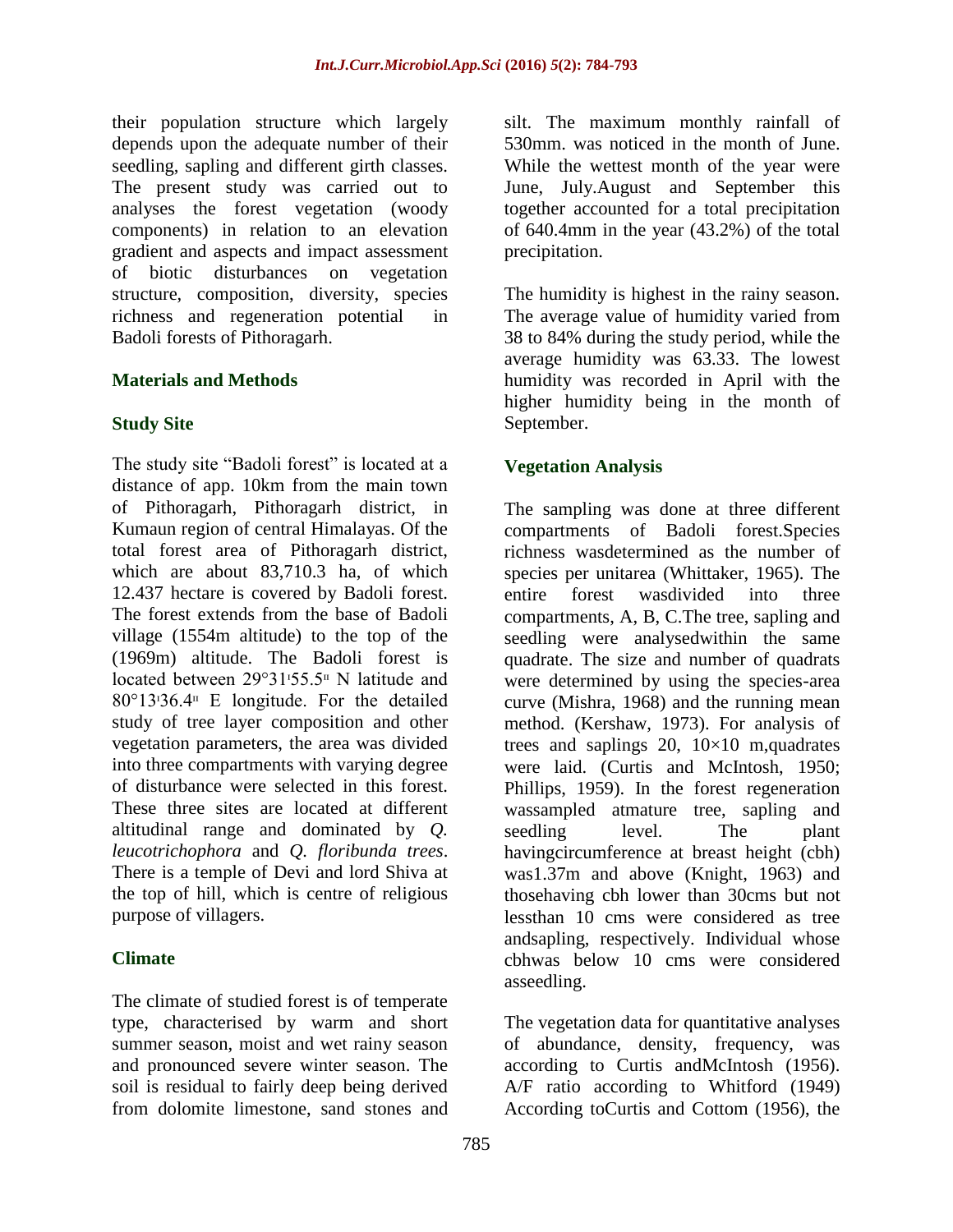ratio of abundance to frequency below 0.025 indicates regular distribution, between 0.025 and 0.050indicates random distribution and when exceeds 0.05, indicates contagious distribution. The relative frequency, relative density, and relative basal area were determined according to Phillips (1959). Important value index (IVI) for the various species represents the sum of relative frequency, relative basal area and relative density (Curtis and McIntosh, 1951).

Species diversity was calculated using Shannon wiener information index (Shannon and Weaver, 1963) as:

**H= - Σ (Ni/N) log**2 **(Ni/N)**

Ni= Total number of individuals of a species, N= Total number of individuals of all species**.**

Concentration of Dominance (CD) was measured by Simpson's index (Simpson 1949) as:

# **S 2**

 $C = \Sigma(Ni/N)$ 

**i=1** 

Where, Ni is the total number of individuals of species and N is the total number of individuals of all species

## **Results and Discussion**

# **Phytosociology**

Phytosociological data for the study sites are summarized in table's below. A total of 21 trees were recorded from different three compartments of the present study site. The most dominant tree species was *Quercus floribunda (IVI-85.63) in comp. Band comp. C (*IVI-83.49) and is followed by the

dominance of *Pinus roxburghii (IVI-60.85) in comp. A.*

*At compartment A: Pinus roxburghii* exhibits absolute dominance in the terms of density (3 trees/100m²), total basal cover (1532.96cm²/100m²) and IVI (60.85). The co-dominant species in this forest is *Quercus leucotrichophora* having density of (2.95trees/100m²) and (IVI 60.07), M. *esculenta* IVI of 40.84*.S. insigne Benth ext*.is the least important of all the species with a density of .05 trees/100m<sup>2</sup> and an IVI of 1.59.In sapling stratum *Quercus leucotrichophora is* followed by *Pinus roxburghii i*n dominance, while in seedling stratum *Pinus roxburghii* is dominant and *Quercus leucotrichophora*is co - dominant species.

*At compartment B: Quercus floribunda*is dominant species in terms of density (8.95trees/100m²). The mean basal area and the IVI are 509.14 and 85.65respectively. The total basal cover (Dominance) was 4556.88 cm²/100m². The co-dominant species is *Quercus leucotrichophora* with a density of 6.55 trees/100m² and IVI 65.46 (Table 2). *Quercus floribunda* exhibits absolute dominance in the terms of density, total basal cover and IVI.The other important trees in association *are P. roxburghii, Cedrus deodara and M. esculenta* with their respective densities of 3.35, 1.15 and 1.55 trees/100m². In order of their importance the IVI's are 35.0, 21.16, and 21.70 respectively. The mean basal area is highest, 1145.59m²/tree in *Cedrus deodara* and lowest, 215.12 m²/ tree, in*E. officinalis. Sapium. insigne Benth* and *P. cerasoides are* the least important species with the dominance of 41.54 cm<sup>2</sup>/100m<sup>2</sup> and 82.48 cm²/100m² respectively In sapling stratum *Quercus floribunda is*followed by *Pinus roxburghii i*n dominance, while in seedling stratum *Quercus floribunda*is dominant species.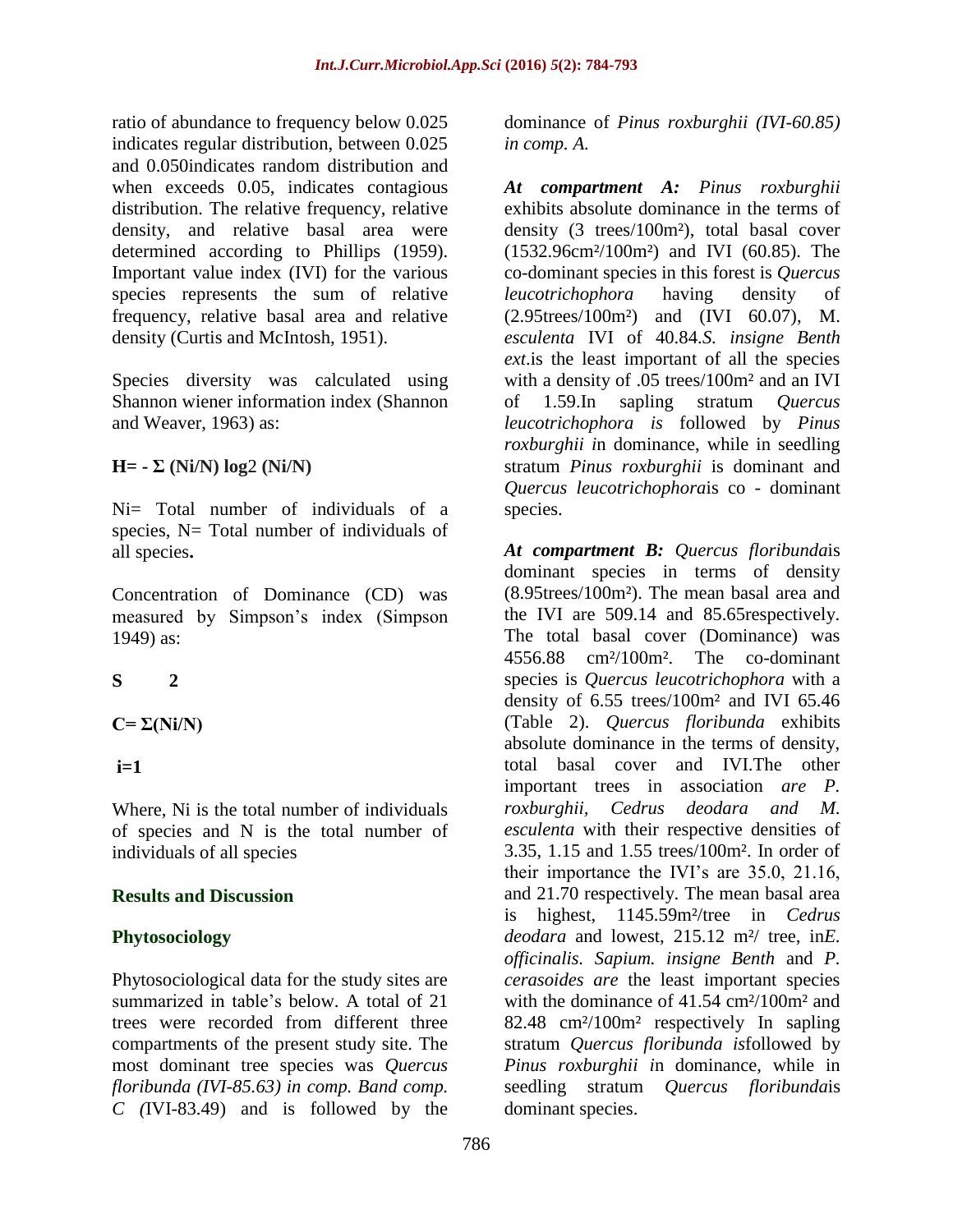*At compartment C:Q. floribunda*is a dominant tree species in terms of density (5.85 trees/100m²). The mean basal area is 423.95 tree/m² and the IVI 83.49. The dominance for this species is 2480.08cm²/ 100m²the co-dominant species is *Quercus leucotrichophora* with a density of 4.60 trees/ 100m² and IVI 66.06 (Table 4). The other important trees are *M. esculenta with* a density of 2.15 trees/ m² and IVI 38.35,*E. officinalis (*2.45 trees/ m² and 31.55) and *Rhododendron arboreum*(1.85 trees/ m² and 28.84*). C.deodara and F. ausiculata are* poorly distributed and occupy the density of .35 and .30 trees/m²*.* In both sapling and seedling stratum *Quercus floribunda is* followed by *Quercus leucotrichophora i*n dominance, while in seedlingstratum *Quercusfloribunda*is dominant species

## **Distribution Pattern**

The analysis of distribution pattern of various species of tree layer, high percentage of tree species exhibited contagious pattern of distribution. Random pattern of distribution was found in sizable proportion and regular pattern was very rare. For entire tree layers of different compartment of Badoli forest,contagious pattern is contributes 85.33%, random pattern 11% and regular pattern 3.66% in distribution.

For sapling, the entire Badoli forest showed about 82.33% cases contagious and over 7.33% random and nearly 2.33% cases regular pattern of distribution. Both in seedling layer of different compartment showed the same pattern of distribution with higher percentage of contagious pattern followed by random distribution andregular pattern of distribution contributes very low in distribution pattern. The general pattern of distribution in different layers of vegetation in all three compartment of forest is contagious  $>$  random  $>$  regular. The distribution pattern of adult trees was generally corresponding more or less with the distribution pattern of sapling or seedling of the same species.

Phytosociological characteristics differ among different habitat types and among tree species. In this study species richness in compartment - A has been found to be 19, *Pinus roxburghii* was found to be dominant species in tree, sapling and seedling stratum with density and IVI of 3, 2 , 1.65 trees/ 100m² and 60.85, 62.01, 59.54 respectively. Similarly in the compartment B, species richness has been found to be 15, the highest mean basal cover is exhibited by *Quercus floribunda* (*534.92* cm²/tree) for tree, *Pinus roxburghii* (23 cm²/tree, 2.98 cm²/tree) for sapling and seedling respectively.

| <b>COMPARTMENTS</b> | <b>ASPECTS</b>   | <b>ALTITUDE(m)</b> | Do. TREE SP.       |
|---------------------|------------------|--------------------|--------------------|
| 1.<br>A             | East-South       | 1500-1859m         | Pinus roxburghii.  |
| 2. B                | East – North.    | $1550 - 1800$ m    | Quercus floribunda |
| 3. C                | $West - North$ . | $1500 - 1900$ m    | Quercus floribunda |

## **Table.1** Characteristics of the Study Sites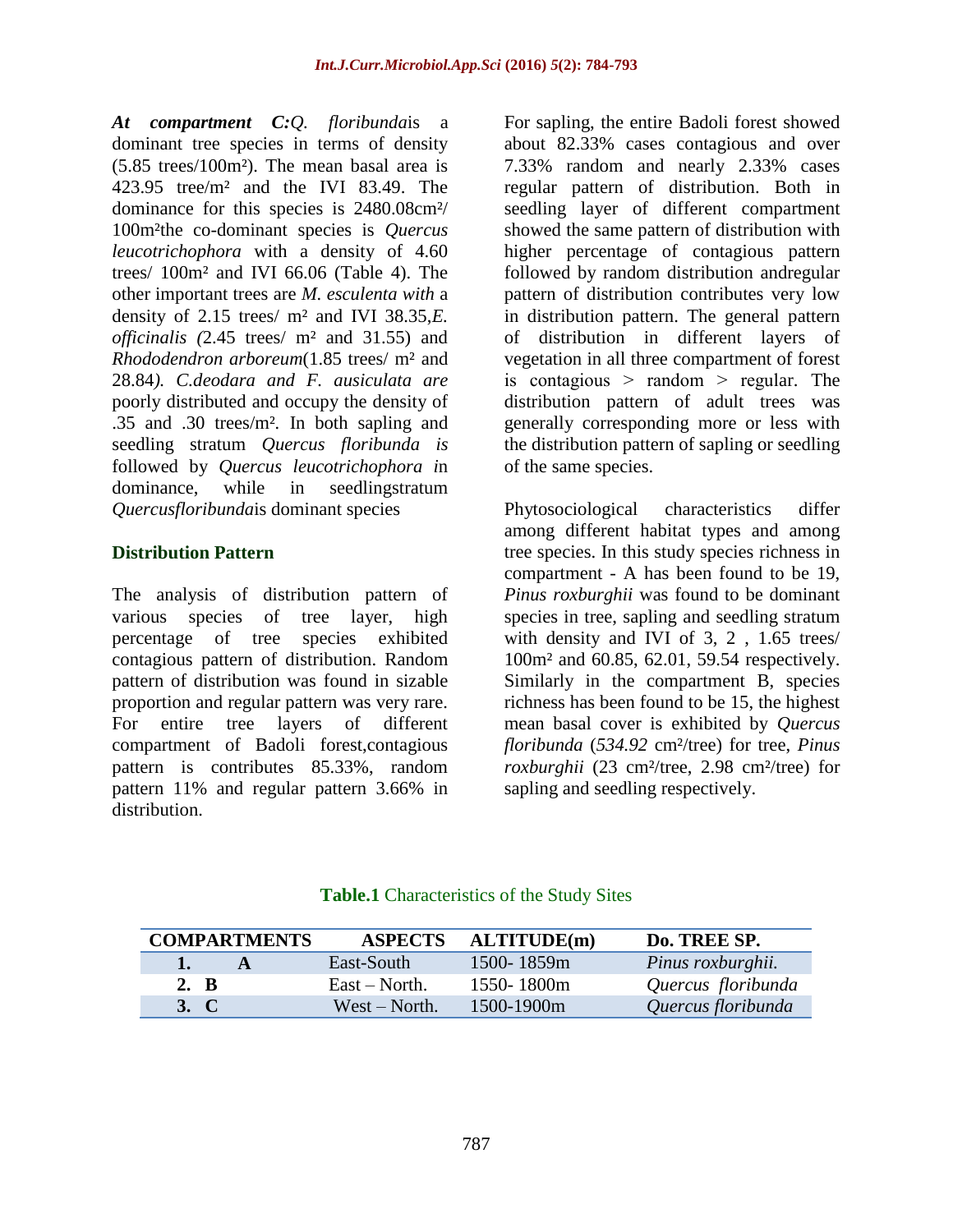| Species                | <b>D</b> trees     | <b>Frequency</b> | Abunda                  | A/F       | <b>MBA</b>      | TBA (cm2  | <b>IVI</b> |
|------------------------|--------------------|------------------|-------------------------|-----------|-----------------|-----------|------------|
|                        | /100m <sup>2</sup> | (%)              | nce                     |           | $(cm2 trees-1)$ | $/100m^2$ |            |
| <b>TREES</b>           |                    |                  |                         |           |                 |           |            |
| Aesculus. indica       | .35                | 25               | 1.4                     | .056      | 561.33          | 196.46    | 10.82      |
| Bauhinia. variegate    | .15                | 15               | $\mathbf{1}$            | .066      | 357.12          | 53.56     | 5.03       |
| Biota, orientalis      | .30                | 25               | 1.2                     | .048      | 521.96          | 156.59    | 9.82       |
| Callistemone. citrinus | .20                | 10               | $\overline{c}$          | .200      | 378.76          | 99.30     | 5.1        |
| Cedrus. deodara        | .35                | 20               | 1.75                    | .087      | 962.61          | 336.91    | 12.00      |
| Celtis. australis      | .25                | 20               | 1.25                    | .063      | 1145.6          | 286.39    | 10.46      |
| Cryptotepis. buchanani | .15                | 10               | 1.5                     | .150      | 206.92          | 31.04     | 3.66       |
| Ficus. palmata         | .30                | 20               | 1.5                     | .075      | 447.49          | 134.25    | 8.44       |
| Ficus. ausiculata      | .20                | 20               | 1                       | .05       | 412.41          | 82.48     | 6.88       |
| Regia. virgata         | $\mathbf{1}$       | 30               | 3.33                    | .11       | 459.51          | 459.51    | 20.86      |
| Juglans. regior        | $\cdot$            | 10               | 1                       | $\cdot 1$ | 795.54          | 79.55     | 4.04       |
| Myrica. esculenta      | 2.55               | 50               | 5.1                     | .102      | 286.39          | 730.31    | 40.84      |
| Pinus. roxburghii      | 3.00               | 70               | 4.28                    | .061      | 471.68          | 1532.96   | 60.85      |
| Prunus. cerasoides     | .30                | 20               | 1.5                     | .075      | 231.98          | 69.59     | 7.43       |
| Pyrus. pashia          | .35                | 30               | 1.16                    | .038      | 378.76          | 132.57    | 10.83      |
| Quercus. floribunda    | .45                | 20               | 2.25                    | .112      | 315.75          | 142.08    | 9.69       |
| Q. leucotrichophora    | 2.95               | 70               | 4.21                    | .060      | 509.15          | 1501.99   | 60.07      |
| Sapindus. mukorossi    | .30                | 20               | 1.5                     | .075      | 1107.7          | 332.32    | 11.56      |
| Sapium. insigne        | .05                | 5                | $\mathbf{1}$            | .20       | 240.65          | 12.03     | 1.59       |
| <b>TOTAL</b>           | 13.3               | 490              |                         |           |                 | 6364.39   | 300        |
| <b>SAPLING-</b>        |                    |                  |                         |           |                 |           |            |
| A. indica              | .20                | 15               | 1.33                    | .088      | 22.99           | 4.60      | 7.70       |
| B. variegate           | .30                | 10               | 3                       | .30       | 24.36           | 7.30      | 8.43       |
| <b>B.</b> orientalis   | .10                | 10               | $\mathbf{1}$            | .10       | 35.08           | 3.51      | 4.88       |
| C. citrinus            | .30                | 15               | $\overline{2}$          | .133      | 11.74           | 3.44      | 8.49       |
| C. deodara             | .15                | 10               | 1.5                     | .15       | 71.60           | 10.73     | 7.21       |
| F. palmate             | .15                | 15               | $\mathbf{1}$            | .15       | 17.90           | 2.68      | 6.50       |
| J. regior              | .30                | 25               | 1.2                     | .048      | 66.90           | 20.07     | 16.46      |
| M. esculenta           | 1.25               | 50               | 2.5                     | .05       | 38.50           | 48.13     | 43.08      |
| P. roxburghii          | $\overline{2}$     | 70               | 2.85                    | .040      | 31.82           | 63.64     | 62.01      |
| P. cerasoides          | .15                | 10               | 1.5                     | .15       | 19.86           | 2.87      | 5.26       |
| P. pashia              | .40                | 20               | $\sqrt{2}$              | $.10\,$   | 25.77           | 10.31     | 13.17      |
| Q. floribunda          | 1.05               | 35               | $\overline{\mathbf{3}}$ | .08       | 30.16           | 30.15     | 31.05      |
| Q. leucotrichophora    | 1.8                | 80               | 2.25                    | .028      | 42.08           | 75.75     | 66.20      |
| S. mukorossi           | .45                | 20               | 2.25                    | .113      | 57.99           | 26.09     | 18.86      |
| <b>TOTAL</b>           | 8.60               | 385              |                         |           |                 | 309.27    | 300        |
| <b>SEEDLING</b>        |                    |                  |                         |           |                 |           |            |
| A. indica              | .20                | 15               | 1.33                    | .088      | 3.90            | .78       | 9.39       |
| B. variegate           | .60                | 35               | 1.71                    | .048      | 5.09            | 3.05      | 28.37      |
| <b>B.</b> orientalis   | .05                | 5                | $\,1$                   | .20       | 1.91            | 0.10      | 2.31       |
| C. australis           | .25                | 5                | 4                       | .25       | 7.65            | 1.91      | 11.84      |
| C. citrinus            | .30                | 15               | $\overline{2}$          | .133      | 2.15            | 0.65      | 10.25      |
| C. deodara             | .15                | 10               | 1.5                     | .15       | 8.28            | 1.24      | 9.20       |
| F. palmate             | .55                | 30               | 1.83                    | .061      | 2.07            | 1.14      | 19.23      |
| J. regior              | .25                | 20               | 1.25                    | .062      | 8.61            | 2.15      | 16.50      |
| M. esculenta           | 1.5                | 80               | 1.8                     | .06       | 3.36            | 5.04      | 59.30      |
| P. roxburghii          | 1.65               | $80\,$           | 2.06                    | .025      | 2.77            | 4.57      | 59.54      |
| P. cerasoides          | .05                | $\mathfrak{S}$   | $\mathbf{1}$            | .20       | 4.01            | 0.20      | 2.69       |
| P. pashia              | .20                | 15               | 1.33                    | .088      | 1.61            | 0.32      | 7.66       |
| Q. floribunda          | .20                | 15               | 1.33                    | .088      | 3.36            | 0.67      | 8.98       |
| Q. leucotrichophora    | 1.35               | 60               | 2.25                    | .037      | 2.87            | 3.87      | 47.84      |
| S. mukorossi           | $.10$              | $10\,$           | $\mathbf{1}$            | 0.1       | 7.96            | $.80\,$   | 6.87       |
| <b>TOTAL</b>           | 7.4                | 400              |                         |           |                 | 26.49     | 300        |

## **Table.2** Phytosociological Attributes of Plant Species in Site -A of Badoli Forest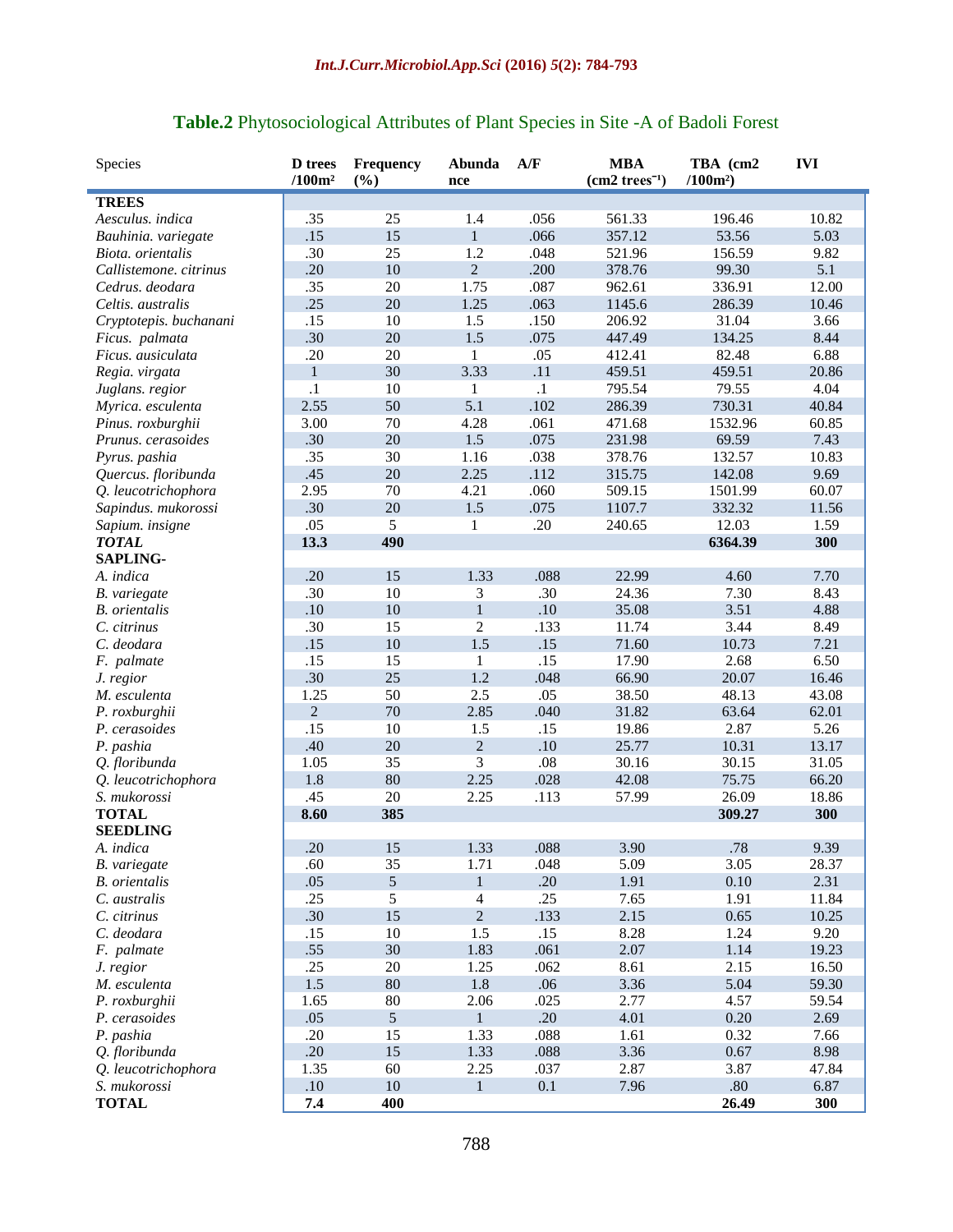| Species             | D     | $\mathbf F$    | $\mathbf A$      | A/F     | <b>MBA</b> | <b>TBA</b> | <b>IVI</b> |
|---------------------|-------|----------------|------------------|---------|------------|------------|------------|
| <b>TREES</b>        |       |                |                  |         |            |            |            |
| C. deodara          | 1.15  | 35             | 3.29             | .094    | 1145.59    | 1317.42    | 21.16      |
| C. tamala           | .35   | 20             | 1.75             | .080    | 748.53     | 261.98     | 7.27       |
| E. officinalis      | .65   | 40             | 1.62             | .040    | 215.12     | 139.82     | 11.50      |
| F. palmate          | .70   | 25             | 2.8              | .112    | 496.49     | 347.55     | 10.26      |
| F. ausiculata       | .40   | 20             | $\boldsymbol{2}$ | $.10\,$ | 447.47     | 178.99     | 6.85       |
| J. regior           | .45   | 15             | $\overline{3}$   | .20     | 658.79     | 296.46     | 6.91       |
| M. esculenta        | 1.55  | 55             | 2.8              | .05     | 412.41     | 639.24     | 21.7       |
| P. roxburghii       | 3.35  | 50             | 6.7              | .134    | 484.01     | 1621.43    | 35.02      |
| P. cerasoides       | .20   | 15             | 1.3              | .09     | 412.41     | 82.48      | 4.37       |
| P. pashia           | .40   | 15             | 2.7              | .18     | 521.96     | 208.78     | 6.08       |
| Q. floribunda       | 8.95  | 85             | 10.5             | .12     | 509.14     | 4556.88    | 85.63      |
| Q. leucotrichophora | 6.55  | 70             | 9.36             | .13     | 534.92     | 3503.75    | 65.46      |
| R. arboreum         | .25   | 20             | 1.25             | .06     | 412.41     | 103.10     | 5.70       |
| S. mukorossi        | .35   | 25             | 1.4              | .06     | 717.98     | 251.29     | 8.18       |
| S. insigne          | .15   | 15             | 1                | .07     | 276.93     | 41.54      | 3.86       |
| <b>TOTAL</b>        | 25.45 | 505            |                  |         |            | 13550.7    | 300        |
| <b>SAPLING</b>      |       |                |                  |         |            |            |            |
| C. deodara          | .70   | 20             | 3.5              | .175    | 71.60      | 50.12      | 30.2       |
| C. tamala           | .30   | 10             | 3.0              | .300    | 62.37      | 18.71      | 12.38      |
| E. officinalis      | .70   | 25             | 2.8              | .112    | 11.07      | 7.75       | 16.75      |
| F. palmate          | .25   | 15             | 1.7              | .113    | 35.08      | 8.77       | 9.85       |
| F. ausiculata       | .25   | 15             | 1.7              | .113    | 17.90      | 4.47       | 11.24      |
| J. regior           | .30   | 15             | 2.0              | .133    | 62.37      | 18.71      | 13.83      |
| M. esculenta        | .80   | 30             | 2.7              | .090    | 15.59      | 12.47      | 20.84      |
| P. roxburghii       | 1.15  | 40             | 2.9              | .071    | 23.00      | 26.44      | 32.05      |
| P. cerasoides       | .20   | 10             | 2.0              | .200    | 31.82      | 6.36       | 7.07       |
| P. pashia           | .25   | 15             | 1.7              | .113    | 28.72      | 9.29       | 7.18       |
| Q. floribunda       | 3.8   | 80             | 12.7             | .158    | 20.37      | 77.39      | 87.29      |
| Q. leucotrichophora | .90   | 35             | 2.57             | .073    | 25.78      | 23.19      | 27.03      |
| R. arboreum         | .35   | 15             | 2.3              | .150    | 15.59      | 5.45       | 9.65       |
| S. mukorossi        | .35   | 20             | 1.75             | .087    | 49.72      | 17.40      | 15.3       |
| <b>TOTAL</b>        | 10.3  | 345            |                  |         |            | 284.44     | 300.       |
| <b>SEEDLING</b>     |       |                |                  |         |            |            |            |
| C. deodara          | .55   | 30             | 1.8              | .06     | 7.64       | 4.20       | 47.02      |
| C. tamala           | .25   | 10             | 2.5              | .25     | 6.30       | 1.58       | 18.07      |
| E. officinalis      | .50   | 20             | 2.5              | .12     | 0.97       | 0.49       | 21.39      |
| F. palmate          | .05   | 5              | 1.0              | .20     | 1.34       | 0.07       | 3.48       |
| F. ausiculata       | .35   | 20             | 1.7              | .08     | 2.15       | 0.75       | 19.67      |
| J. regior           | .15   | 10             | 1.5              | .15     | 5.61       | 0.84       | 11.87      |
| M. esculenta        | .20   | 15             | 1.3              | .090    | 2.57       | 0.59       | 13.59      |
| P. roxburghii       | .85   | 35             | 2.4              | .070    | 2.98       | 2.53       | 46.08      |
| P. cerasoides       | .10   | $10\,$         | $1.0\,$          | .100    | 2.68       | 0.27       | 7.67       |
| P. pashia           | .05   | 5              | 1.0              | .200    | 1.91       | 0.09       | 3.59       |
| Q. floribunda       | .85   | 40             | 2.12             | .050    | 2.86       | 2.43       | 47.64      |
| Q. leucotrichophora | .55   | 35             | 1.6              | .040    | 4.47       | 2.46       | 39.46      |
| R. arboreum         | .10   | $\mathfrak{S}$ | 2.0              | .400    | 1.79       | 0.18       | 5.13       |
| S. mukorossi        | .20   | 5              | 4.0              | .800    | 8.12       | 1.62       | 15.2       |
| <b>TOTAL</b>        | 4.75  | 245            |                  |         |            | 18.1       | 300        |

## **Table.3** Phytosociological Attribute of Plant Species in Site - B of Badoli Forest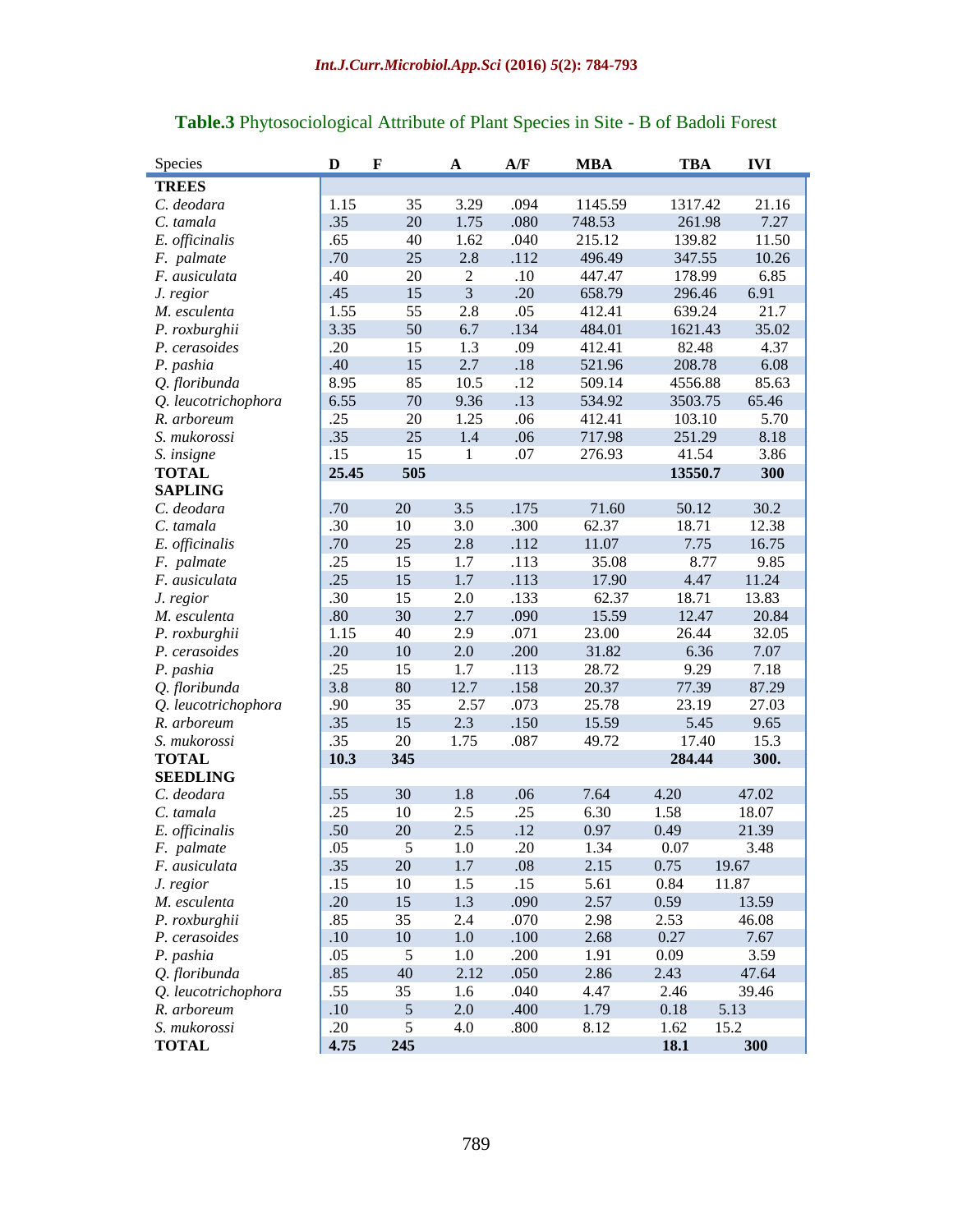| Species            | D     | F   | $\mathbf A$    | A/F  | <b>MBA</b> | <b>TBA</b> | <b>IVI</b> |
|--------------------|-------|-----|----------------|------|------------|------------|------------|
| C. deodara         | .35   | 20  | 1.75           | .08  | 1365.23    | 477.83     | 12.67      |
| C. buchanani       | .35   | 15  | 2.33           | .15  | 658.79     | 230.58     | 8.41       |
| E. officinalis     | 2.45  | 50  | 4.90           |      | 206.92     | 506.96     | 31.55      |
|                    |       |     |                | .09  |            |            |            |
| F. ausiculata      | .30   | 15  | $2.0\,$        | .13  | 630.15     | 189.05     | 7.63       |
| M. esculenta       | 2.15  | 60  | 3.58           | .05  | 459.51     | 987.94     | 38.35      |
| P. roxburghii      | 1.15  | 40  | 2.88           | .07  | 496.50     | 570.97     | 23.00      |
| Q.floribunda       | 5.85  | 90  | 6.50           | .07  | 423.95     | 2480.08    | 83.49      |
| Q.leucotrichophora | 4.60  | 75  | 6.13           | .08  | 412.41     | 1897.09    | 66.06      |
| R. arborium        | 1.85  | 35  | 5.28           | .15  | 459.51     | 850.09     | 28.84      |
| <b>TOTAL</b>       | 19.05 | 400 |                |      |            | 8190.59    | 300        |
| <b>SAPLING</b>     |       |     |                |      |            |            |            |
| C. deodara         | .15   | 10  | 1.5            | .15  | 71.60      | 10.74      | 11.91      |
| C. buchanani       | .15   | 10  | 1.5            | .15  | 25.77      | 3.87       | 8.49       |
| E. officinalis     | .65   | 30  | 2.16           | .07  | 17.90      | 11.63      | 28.46      |
| F. ausiculata      | .10   | 5   | 2.0            | .400 | 22.99      | 2.29       | 4.79       |
| M. esculenta       | .80   | 35  | 2.29           | .060 | 31.82      | 25.46      | 39.74      |
| P. roxburghii      | .55   | 20  | 2.75           | .14  | 35.08      | 19.29      | 26.44      |
| Q.floribunda       | 2.8   | 70  | 4.0            | .06  | 28.72      | 80.41      | 111.92     |
| Q.leucotrichophora | 1.3   | 35  | 3.71           | .11  | 30.25      | 39.33      | 54.05      |
| R. arborium        | .25   | 15  | 1.67           | .11  | 31.82      | 7.96       | 14.18      |
| <b>TOTAL</b>       | 6.75  | 230 |                |      |            | 200.98     | 300        |
|                    |       |     |                |      |            |            |            |
| <b>SEEDLING</b>    |       |     |                |      |            |            |            |
| C. deodara         | .10   | 10  | $\mathbf{1}$   | .01  | 7.96       | 0.79       | 13.03      |
| C. buchanani       | .20   | 10  | $\overline{2}$ | .20  | 2.58       | 0.51       | 12.82      |
| E. officinalis     | .07   | 25  | 2.8            | .11  | 1.61       | 1.13       | 34.93      |
| F. ausiculata      | .05   | 5   | $\mathbf{1}$   | .20  | 2.22       | 0.11       | 4.19       |
| M. esculenta       | 1     | 35  | 2.86           | .01  | 3.06       | 3.06       | 61.43      |
| P. roxburghii      | .45   | 20  | 2.25           | .11  | 2.87       | 1.29       | 28.86      |
| Q.floribunda       | 1.25  | 50  | 2.5            | .05  | 2.58       | 3.23       | 74.75      |
| Q.leucotrichophora | .85   | 50  | 1.7            | .03  | 1.76       | 1.49       | 52.31      |
| R. arborium        | .30   | 15  | $\overline{2}$ | .13  | 1.91       | 0.57       | 17.61      |
| <b>TOTAL</b>       | 4.27  | 220 |                |      |            | 12.18      | 300        |

## **Table.4** Phytosociological Attribute of Plant Species in Site - C of Badoli Forest

## **Table.5** The Distribution Pattern of Vegetation in Different Compartment of Badoli Forest

|                | <b>COMPARTMENT</b> | <b>REGULAR</b> | <b>RANDOM</b> | <b>CONTAGIOUS</b> |
|----------------|--------------------|----------------|---------------|-------------------|
| А.             | <b>TREE</b>        |                | 20%           | 80%               |
|                | <b>SAPLING</b>     | 7%             | 22%           | 71%               |
|                | <b>SEEDLING</b>    | 7%             | 13%           | 80%               |
|                | <b>B.</b> TREE     |                | 13%           | 87%               |
|                | <b>SAPLING</b>     |                |               | 100%              |
|                | <b>SEEDLING</b>    | -              | 14%           | 86%               |
| $\mathbf{C}$ . | <b>TREE</b>        | 11%            |               | 89%               |
|                | <b>SAPLING</b>     |                |               | 100%              |
|                | <b>SEEDING</b>     | 12%            | 22%           | 66%               |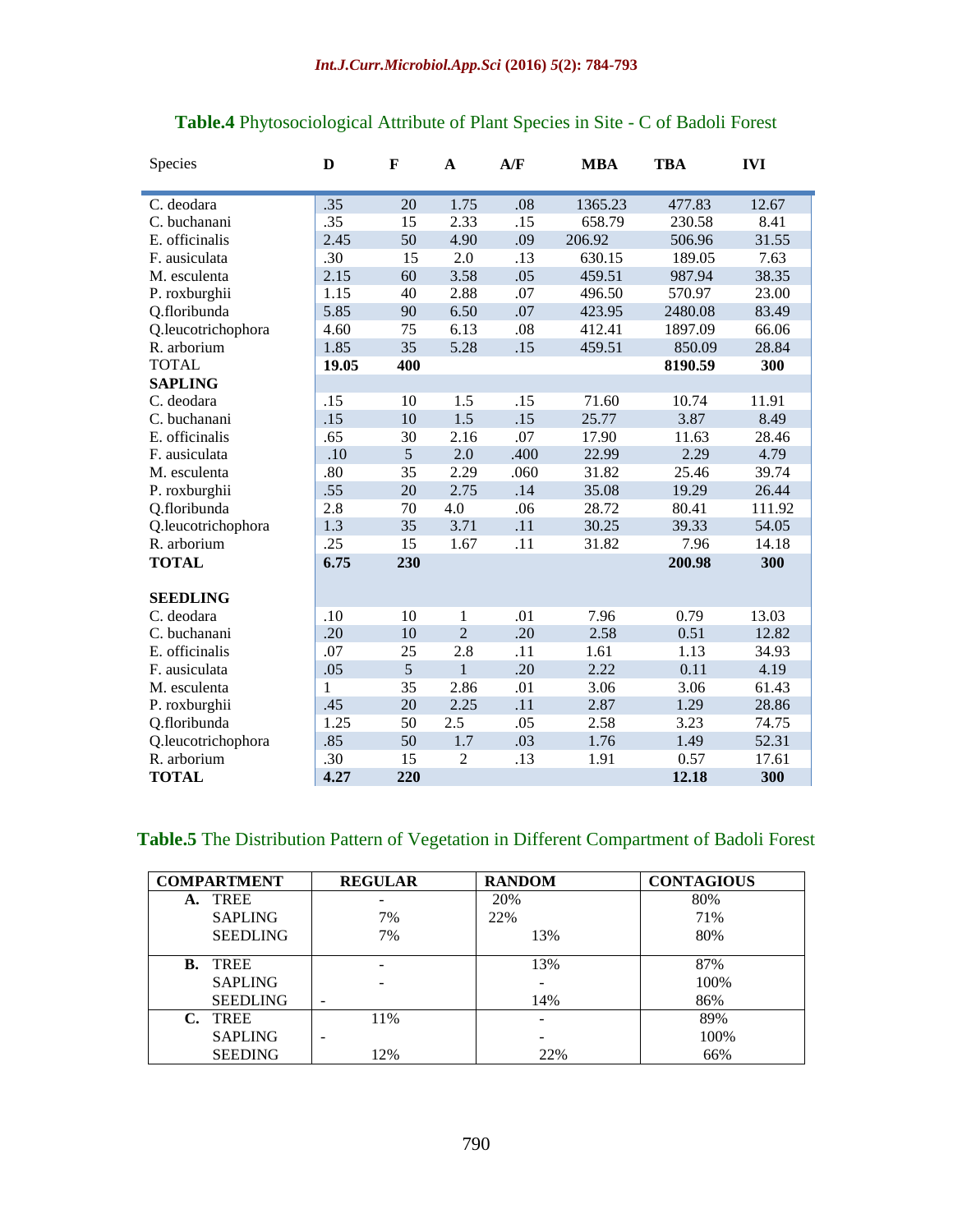#### *Int.J.Curr.Microbiol.App.Sci* **(2016)** *5***(2): 784-793**

| <b>COMPARTMENT</b> | <b>SPECIES</b>  | <b>SPECIES</b>   | <b>CONCENTRATION</b> |  |
|--------------------|-----------------|------------------|----------------------|--|
|                    | <b>RICHNESS</b> | <b>DIVERSITY</b> | OF DOMINANCE         |  |
| A. TREE            | 19              | 2.84             | .154                 |  |
| <b>SAPLING</b>     | 14              | 3.06             | .144                 |  |
| <b>SEEDLING</b>    | 15              | 3.17             | .141                 |  |
| <b>B.</b> TREE     | 15              | 2.73             | .214                 |  |
| <b>SAPLING</b>     | 14              | 3.11             | .176                 |  |
| <b>SEEDLING</b>    | 14              | 3.09             | .083                 |  |
| C. TREE            | Q               | 2.62             | .191                 |  |
| <b>SAPLING</b>     | Q               | 2.79             | .268                 |  |
| <b>SEEDLING</b>    |                 | 2.96             | .224                 |  |

**Table.6** Species Richness, Diversity, Evenness and Concentration of Dominance (CD) in Different Compartment of Badoli Forest

**Fig.1** Map and Location of Study Site



**Fig.2** Variation in Species Richness of Tree among the Different Compartment of Badoli Forest



#### **Fig.3** Different Diversity Indices of Trees in Badoli Forest

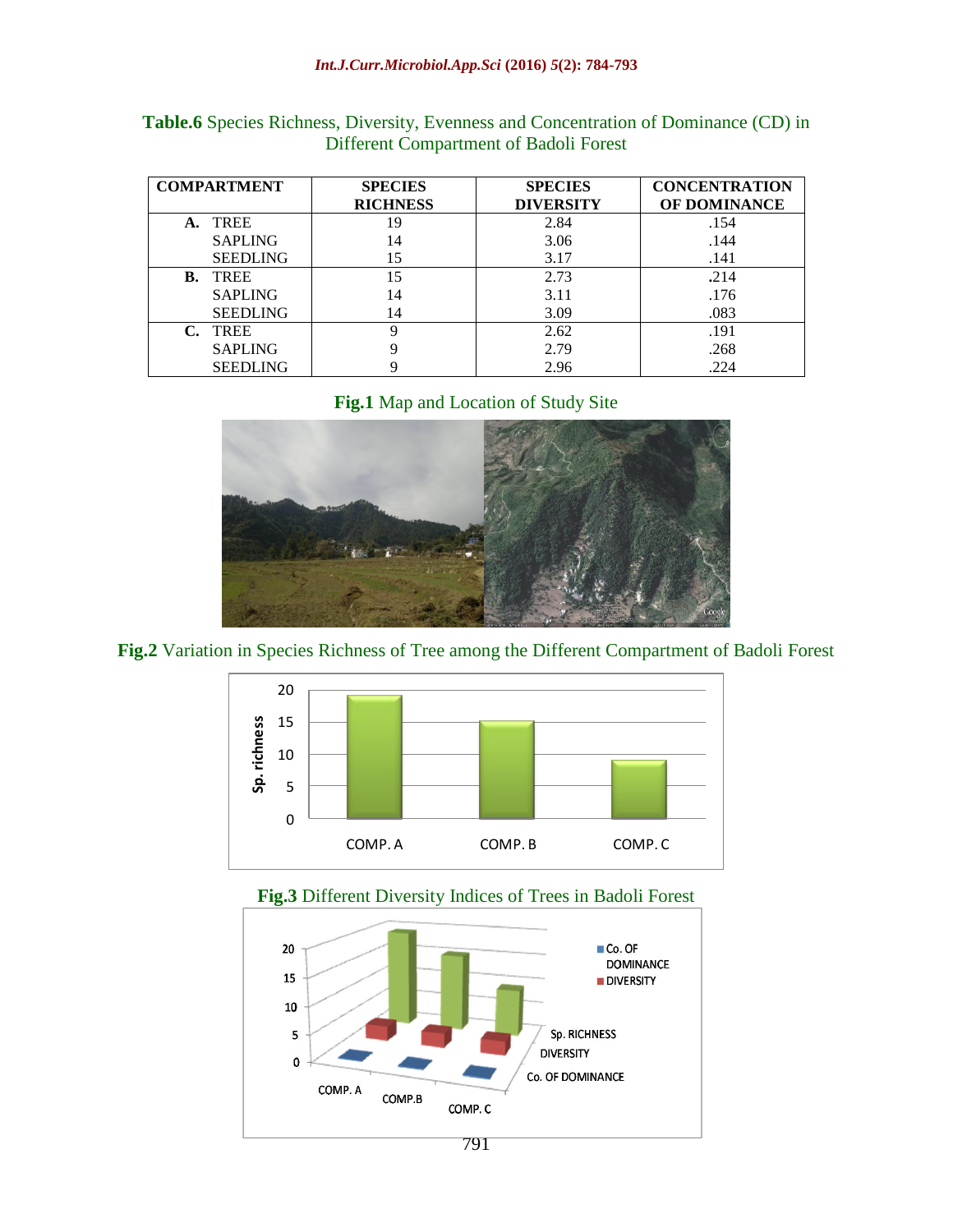The highest tree density has been found to be 8.95 trees/100m² for *Quercus floribunda*, and which was followed by *Quercus leucotrichophora, with* density (6.55 trees/100m²) was found. The density of *Quercus floribunda* is higher (5.85 trees/ha) in compartment C than in other compartment. The mean basal area of *Quercus floribunda in* comp. - C was found to be 423.95 cm²/ tree and IVI 83. It was observed that in this stand of forest the species richness (9) and the diversity is very low, though in the adjacent forest both are quite high. *Quercus leucotricophora* has been found to be a sub-dominant species in terms of a density of 4.60 trees/cm² in this habitat type. *Quercus floribunda and Quercus leucotricophora* occupied the dominant and co-dominant tree species in sense of density, MBA and IVI in both the sapling and seedling stratum of C stand. The structure of the stand types described here is different in regard to the dominance (in terms of density) of different species. The comp. A of Badoli forest has the highest species richness (19) and also exhibits the highest species diversity of 2.84 (Table 5). Species diversity varies widely in different forests. The concentration of dominance (CD) varied between 0.154 and 0.191 (Table 5). The highest CD of 0.191 was recorded in compartment C. The high value in stand- C indicates that the dominance is acquired by a few species only. The low diversity and consequently greater concentration of dominance could be due to a lower rate of evolution and diversification of the communities (Simpson, 1964; Ralhan *et al*., 1982). The growth of saplings and seedling *in* all the habitat types is high 3.06 and 3.17 in compartment A with concentration of dominance .144 and .141 respectively is due to its ruder nature (Singh & Singh, 1987).While minimum concentration of dominance of sapling and seedling 2.79 and 2.96 was reported in compartment C.

## **References**

- Curtis, J.T. &Cottom, G. 1956. Plant ecology workbook. Laboratory field reference manual. Burgess publ. co., Minnesota. 193pp.
- Curtis, J.T., McIntosh, R.P. 1951. An upland forest continuum in prairie- forest Border region of Wisconsin. *Ecology,* 32: 476 96.
- Kershaw, K.R, 1973. Quantitative and dynamic plant ecology, Edward Arnold ltd., London .308 pp.
- Knight, D.H. 1975. A phytosociologicalanalysis of species rich tropicalforest on Barroclorada Island.Panama. *Ecol. Mongr.,* 45: 259- 284.
- Misra, R., 1968. Ecology workbook, Oxford and IBH publ. co. Calcutta. 244pp
- Phillips, E.A. 1959. Method of vegetation study. Henry Holt and Co. Inc., NewYork.
- Ralhan, P.K., Saxena, A.K. and Singh, J.S.1982. Analysis of forest vegetation at and around Nainital in Kumaun Himalaya Proc. *Indian Nat. Sci. Acad.,*48B:122-138.
- Shannon, C.E., Weaver, W.E. 1963. The Mathematical theory of communication. University of IIIinois Press, Urbana, USA. 117 Pp.
- Simpson, E.H. 1949. Measurement of diversity. *Nature,* 163: 688.
- Singh J S, Singh S P.1992 Forest of Himalaya, Structure, Functioning and impact of Man. Gyanodaya Prakashan,; Nainital, India.
- Singh, J.S. and Singh, 1987.S.P. Forest vegetation of Himalaya. *The Botanical Review*, 53: 80-193.
- Saxena, A.K. and Singh, J.S. 1984. Tree population structure of certain Himalayan forest associations and implications concerning future composition. *Vegetatio*, 58: 61-69